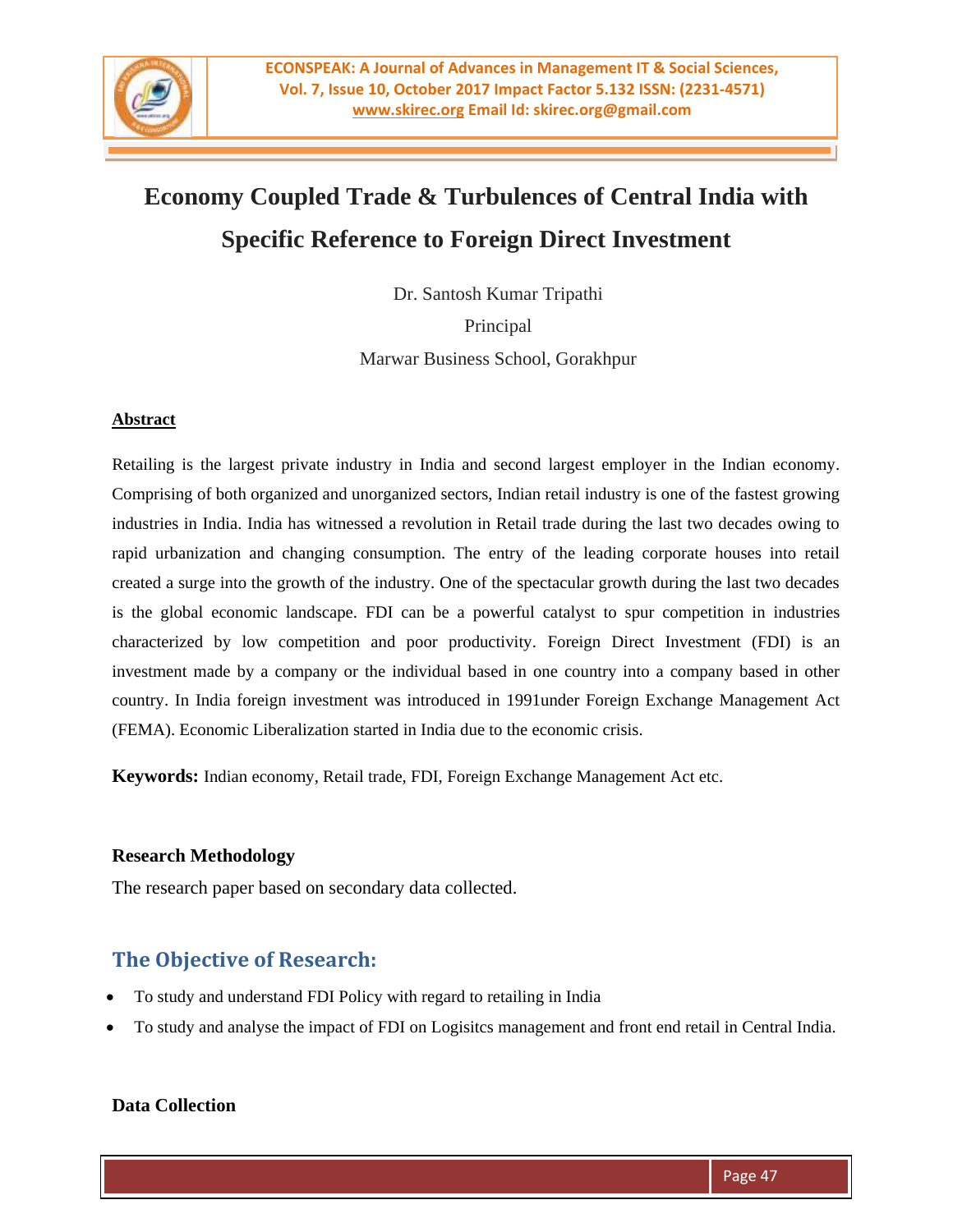

Data has collected from newspaper, books, magazines, reports, and websites.

# **Introduction**

India is the fifth largest preferred retail destination globally. It is also among the highest in the world in terms of per capita retail store availability.After the entry of big foreign players in the market, the Indian Retail market has become more competitive. The retail sector in India is very fast growing sector, which contributes more than 10% in the GDP and generate nearly 8% of employment. Indian B2B, B2C and online retail is expected to get great hike till 2020. India' s online market is also growing fast. According to the department of Industrial policies and Promotion, the Indian Retail trading has received FDI equity inflows of US\$537.61 million during April 2000-March 2016. FDI plays a major role for any country to remove the problem like poverty and unemployment. So if investment is done in retail sector, it will directly help to remove the basic problem of the country.

#### **Govt Policy for Retailing in India**

Indian government policy with regard to development of retail industry has been liberal and motivating. FDI is allowed in various sectors of the economy by the Central Govt. but FDI in retailing is still restricted and not allowed in full swing. In January 2012, India approved reforms for single brand stores welcoming anyone in the world to innovate in Indian retail market with 100%ownership but imposed the requirement that the single brand retailer source to 30% of its goods in India. Indian govt continues to hold on retail reforms for multi brand stores. Non banking finance companies have got 100% approval for FDI which is expected to attract foreign capital in the country. The National Authority of India is offering a risk cover to the foreign investors who are willing to invest in govt. owned operational national highways, which could cover risk associated with structural design fault, sub standard quality of construct and lose of traffic.

#### **Impact of FDI in retail in India**

Huge investment in retail sector will see gainful employment opportunities in agro-processing, sorting, logistics management and front end retail. At least 10 million jobs will be created in the next three years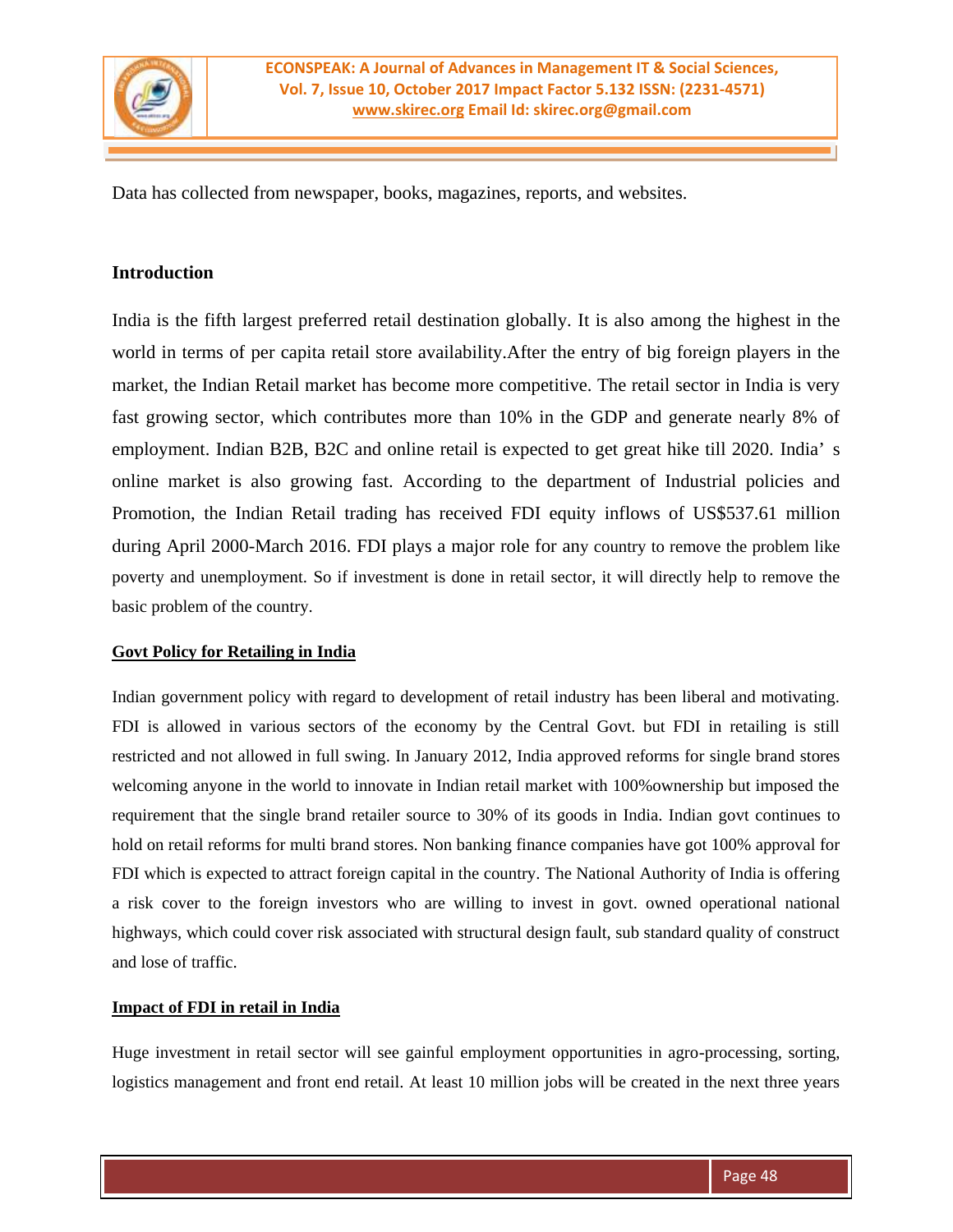

in the retail sector. Foreign retail majors will ensure effective supply-chain efficiencies. That will also create an opportunity for the local players in retail to learn from them. Sourcing of a minimum of 30% from Indian micro and small i.e. scales to encourage domestic industry is mandatory. This will provide the scales to encourage domestic value addition and manufacturing, thereby creating a multiplier effect for employment, technology upgradation and income generation.

#### **Limitation of Retail in India in Infrastructure**

In case of infrastructure, there has been a lack of investment in the logistics of the retail chain, leading to an inefficient market mechanism. Though India is the second largest producer of fruits and vegetables (about 180 million MT), it has a very limited integrated cold chain infrastructure. It has only 5386 stand alone cold storages having a total capacity of 23.6 million MT. But 80% of this capacity is used by potatoes alone.

Hence perishable items find it difficult to link to distant markets, including overseas market round the year. Storage infrastructure is necessary to carry out the agriculture produce for the rest of the period, other than production periods, to prevent distress sales. Lack of adequate storage facilities cause heavy losses to the farmers in terms of wastage in quality and quantity of produce in general. Though FDi is permitted in cold – chain to the extent of 100% through automatic route, FDI flow to the sector has not been significant, in the absence of FDI in retailing.

#### **Supply Chain and Logistics**

Supply chain management means purchasing, operations, integrating and distribution. As supply chain becomes more complex, it deals with multiple vendors to co ordinate. This results to easy creeping of inefficiency. Hence Logistics is required. Logistics is that part of the Supply Chain management which enables effective and efficient storage. This results in the flow of goods from point of origin of the raw materials-through the manufacturing cycle- to the point of consumption. Logistics providers offer critical value enhancing functions for all the stages of Supply Chain Management. Thus broadly speaking , the Indian logistics comprises of the entire inbound and outbound segments of the manufacturing and service supply chain.

The liberalizing economy is experiencing entry of large domestic and global firms in new businesses as well as enlargement of distribution network of many regional firms. The announcement of large retail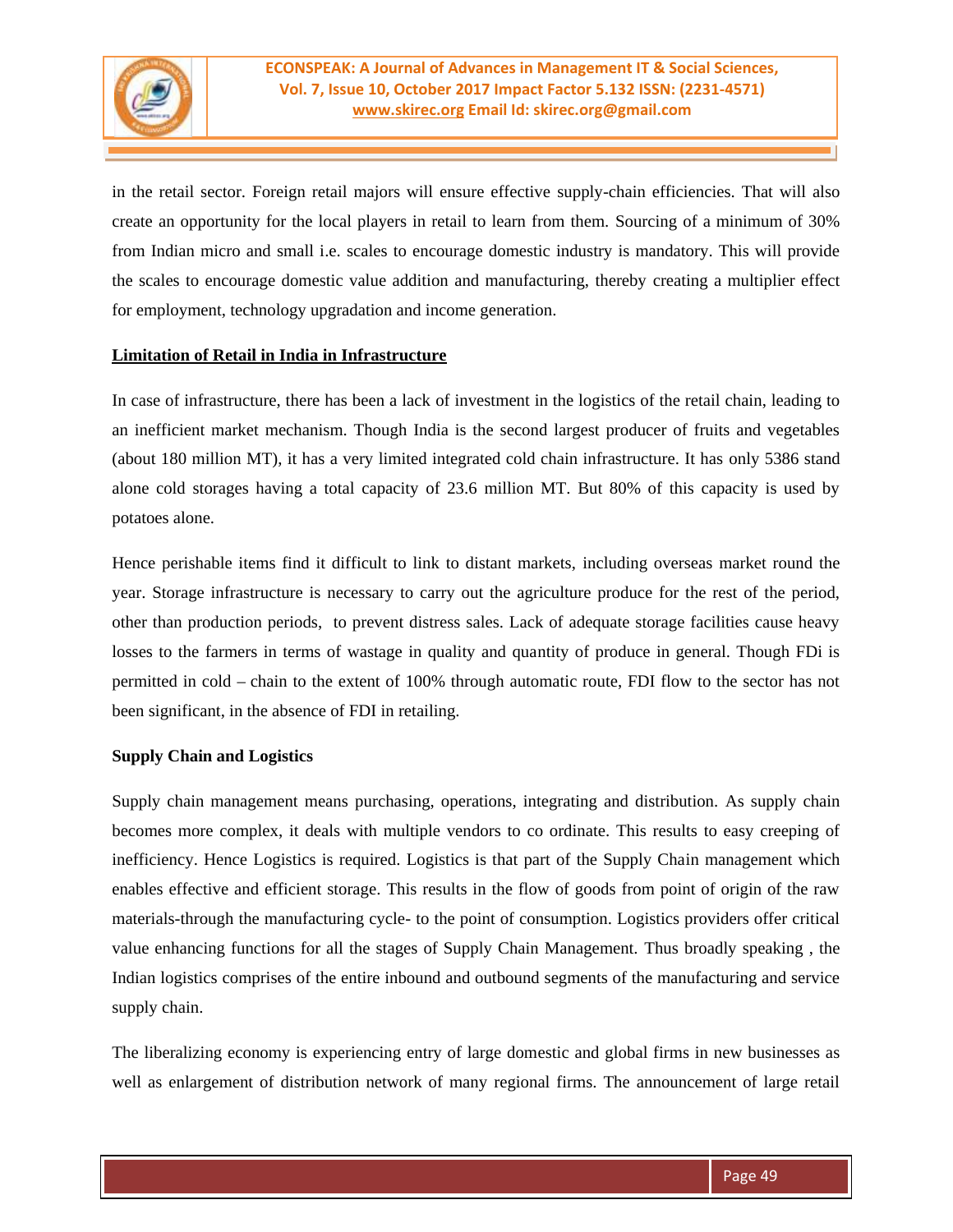

projects by Reliance and Bharti will bring new technology, add additional warehouse capacity and will require fast and reliable movement of the goods in the country.

The e-choupal project was launched by  $ITC - a$  large diversifies company with strong FMCG presence-in 200 in Central Indian State of Madhya Pradesh to re-organize the distribution of soyabean in rural market. Today, e-choupal reaches out to more than 3.5 million farmers in 35000 villages through 6100 kiosks across 10 states (Madhya Pradesh, Haryana, Uttarakhand, Uttar Pradesh, Rajasthan, Karnataka, Kerala, Maharashtra, Andhra Pradesh and Tamil Nadu). through internet connectivity and now covers a variety of agro business products. ITC was able to overcome the hurdles of Infrastructure inadequacy in villages. It uses solar energy to power the batteries of the computer kiosks. Farmers are now able to make informed decisions as they understand the market better leading to high productivity. Various seeds and fertilizer companies are now able to reach wider market with lesser transaction costs. The e-choupal has provided market for more than 64 companies. ITC is now building a rural retail infrastructure on the foundation of e-choupal network thereby changing the rural distribution network.

#### **Conclusion :**

As logistics and supply chain management is vital for smooth flow of trade in the economy, tremendous growth is expected in the outsource of logistic service. While logistics outsourcing has been in existence for several decades, it was limited to transportation and logistics. Post liberalization, country has seen the outsourcing of the value added services like freight forwarding, fleet management, import/export and custom clearance.

The logistic and supply chain Industry is evolving rapidly and is the interplay of infrastructure, technology and new types of service providers. Changing govt policies on taxation and regulation of service providers will also play an important role in this process. Co-ordination across various govt agencies require govt approval and is a road block of multi modal transport in India. At the firm level, the logistics and supply chain management will have to move towards reducing the cycles times in order to add value to their customers.

## **Website**

- https://www.itcportal.com/businesses/agri-business/e-choupal.aspx
- https://corporatefinanceinstitute.com/resources/knowledge/economics/foreign-directinvestment-fdi/